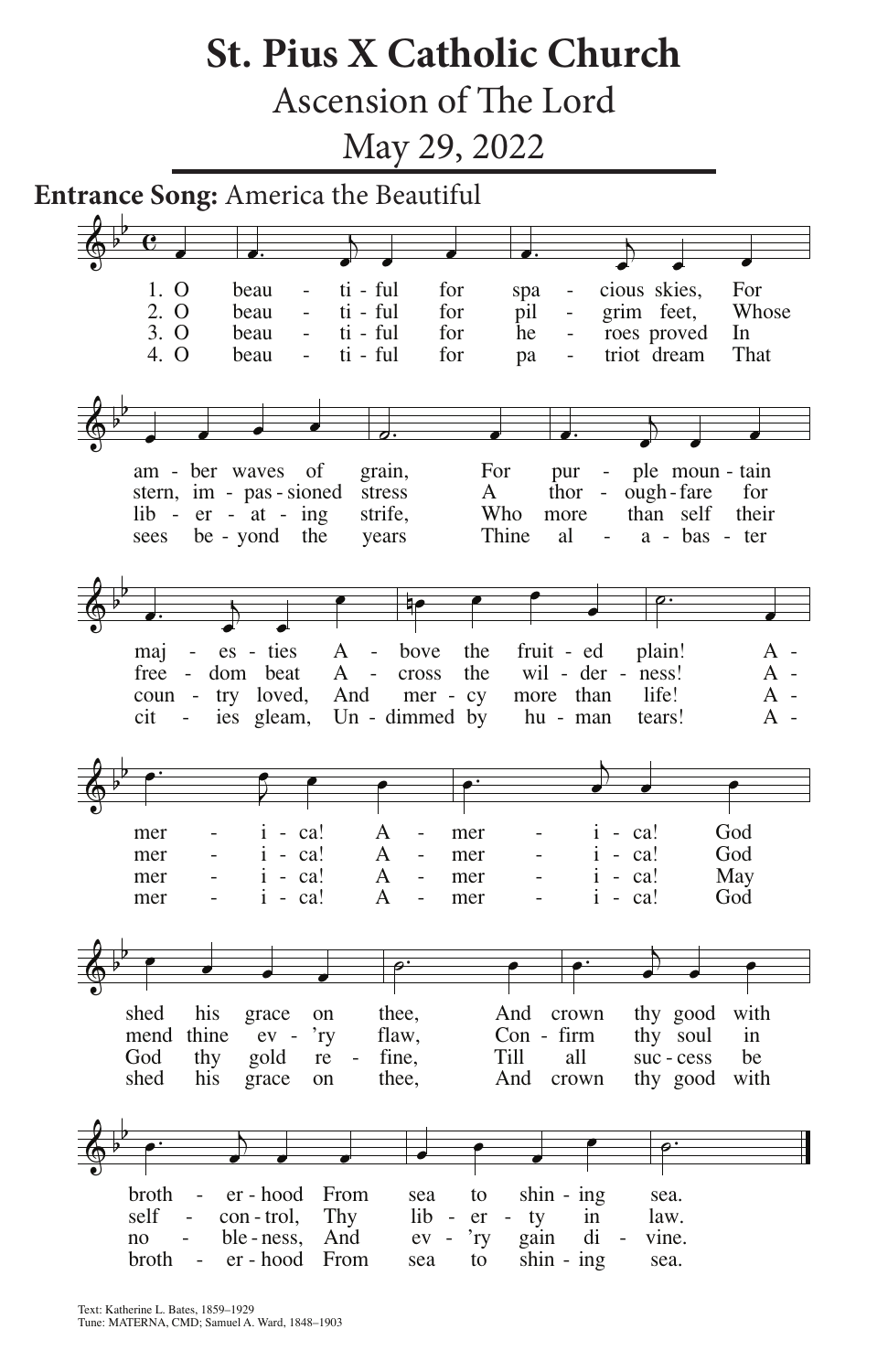



Verses

- 1. We praise you, we bless you,<br>we adore you, we glorify you, we give you thanks for your great glory, Lord God, heavenly King, O God, almighty Father.
- 2. Lord Jesus Christ, Only Begotten Son, Lord God, Lamb of God, Son of the Father, you take away the sins of the world, have mercy on us;

 you take away the sins of the world, receive our prayer; you are seated at the right hand of the Father, have mercy on us.

3. For you alone are the Holy One, you alone are the Lord, you alone are the Most High, Jesus Christ, with the Holy Spirit, in the glory of God the Father. Amen.

Text: ICEL, © 2010 Music: *Mass of Creation,* Marty Haugen, © 1984, 1985, 2010, GIA Publications, Inc.

## **LITURGY OF THE WORD**

#### **First Reading:** *Acts 1:1-11*

**Responsorial Psalm:** *Psalm 118: Let Us Rejoice* Psalm 118: Let Us Rejoice



**Second Reading:** *Ephesians 1:17-23*  $\frac{1}{\sqrt{1}}$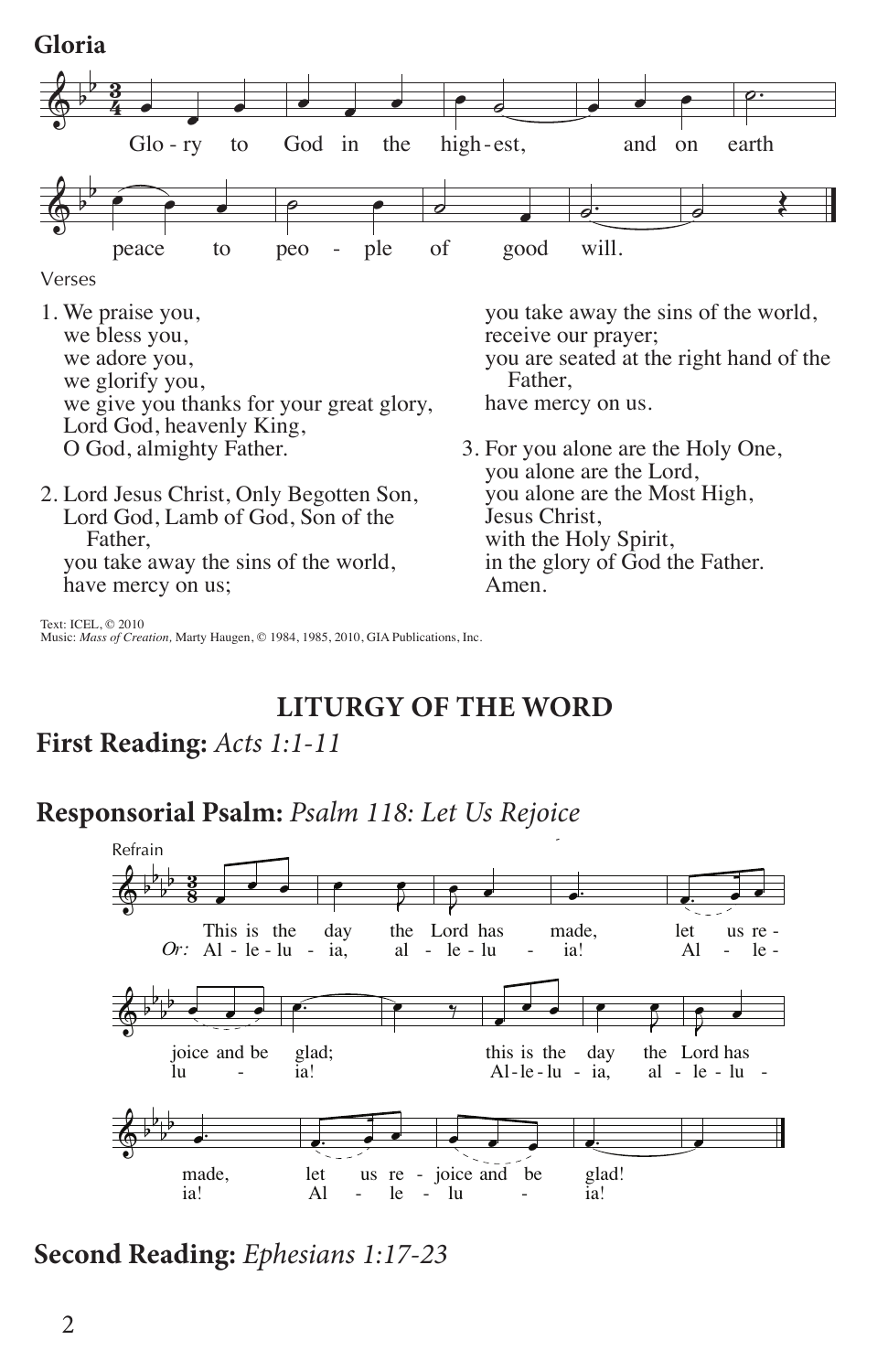**Gospel Acclamation:** 



Music: Mass of Joy and Peace, Tony E. Alonso, @ 2010, GIA Publications, Inc.

## Gospel: Luke 24:46-53 **Homily**

### **Apostles' Creed:**

I believe in God. the Father almighty, Creator of heaven and earth, and in Jesus Christ, his only Son, our Lord,

At the words that follow, up to and including 'the Virgin Mary', all bow. who was conceived by the Holy Spirit, born of the Virgin Mary,

suffered under Pontius Pilate, was crucified, died and was buried; he descended into hell; on the third day he rose again from the dead; he ascended into heaven, and is seated at the right hand of God the Father almighty; from there he will come to judge the living and the dead. I believe in the Holy Spirit, the holy catholic Church, the communion of saints. the forgiveness of sins, the resurrection of the body, and life everlasting. Amen.

## **Prayer of the Faithful**

Response: Lord, Hear our Prayer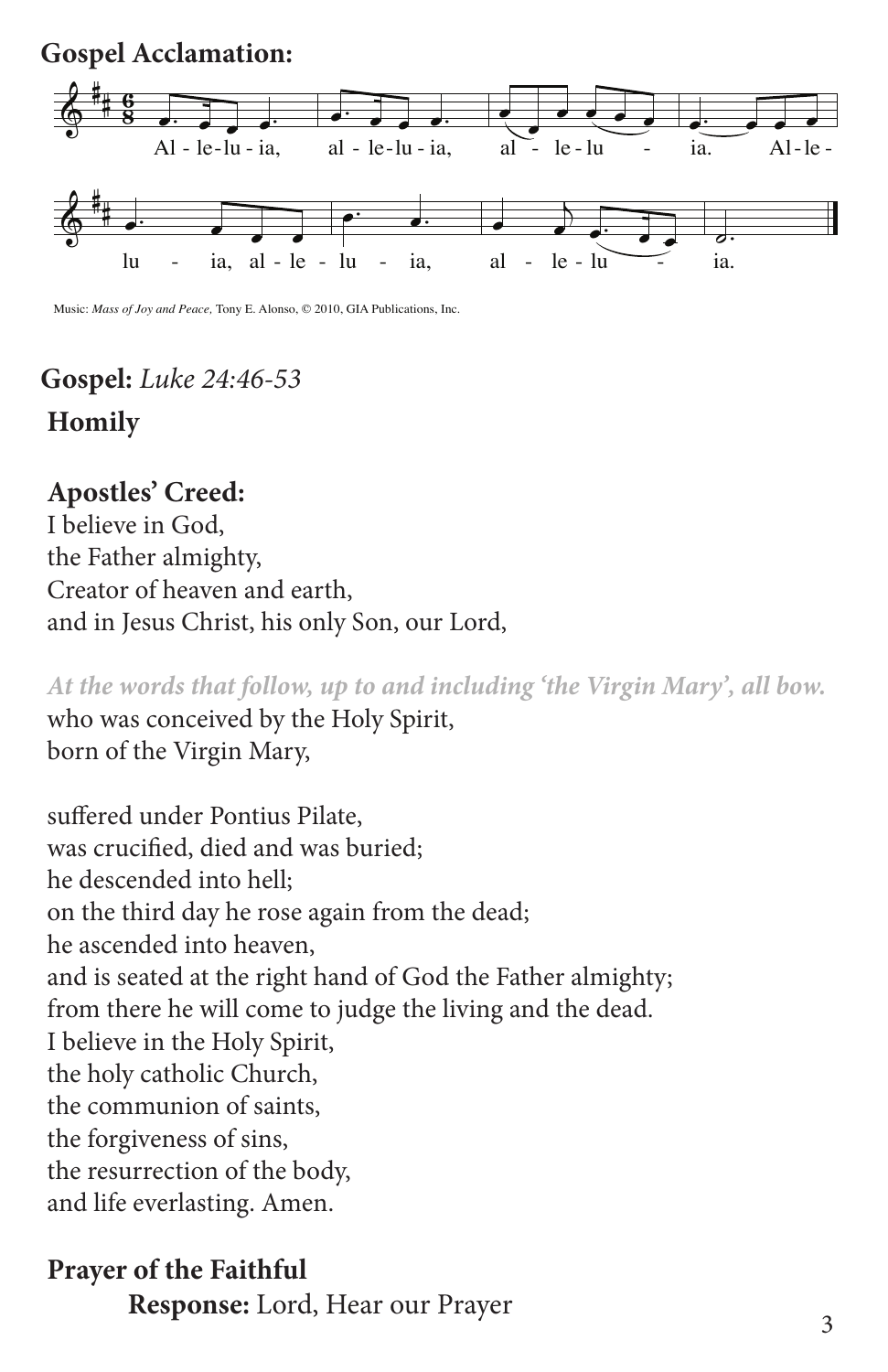#### **LITURGY OF THE EUCHARIST**

**Offertory**: Christ, Be Our Light

Bernadette Farrell



Text: Bernadette Farrell; Spanish tr., Pedro Rubalcava and Jaime Cortez. Text and music © 1993, 2011, Bernadette Farrell. Published by OCP. All rights reserved.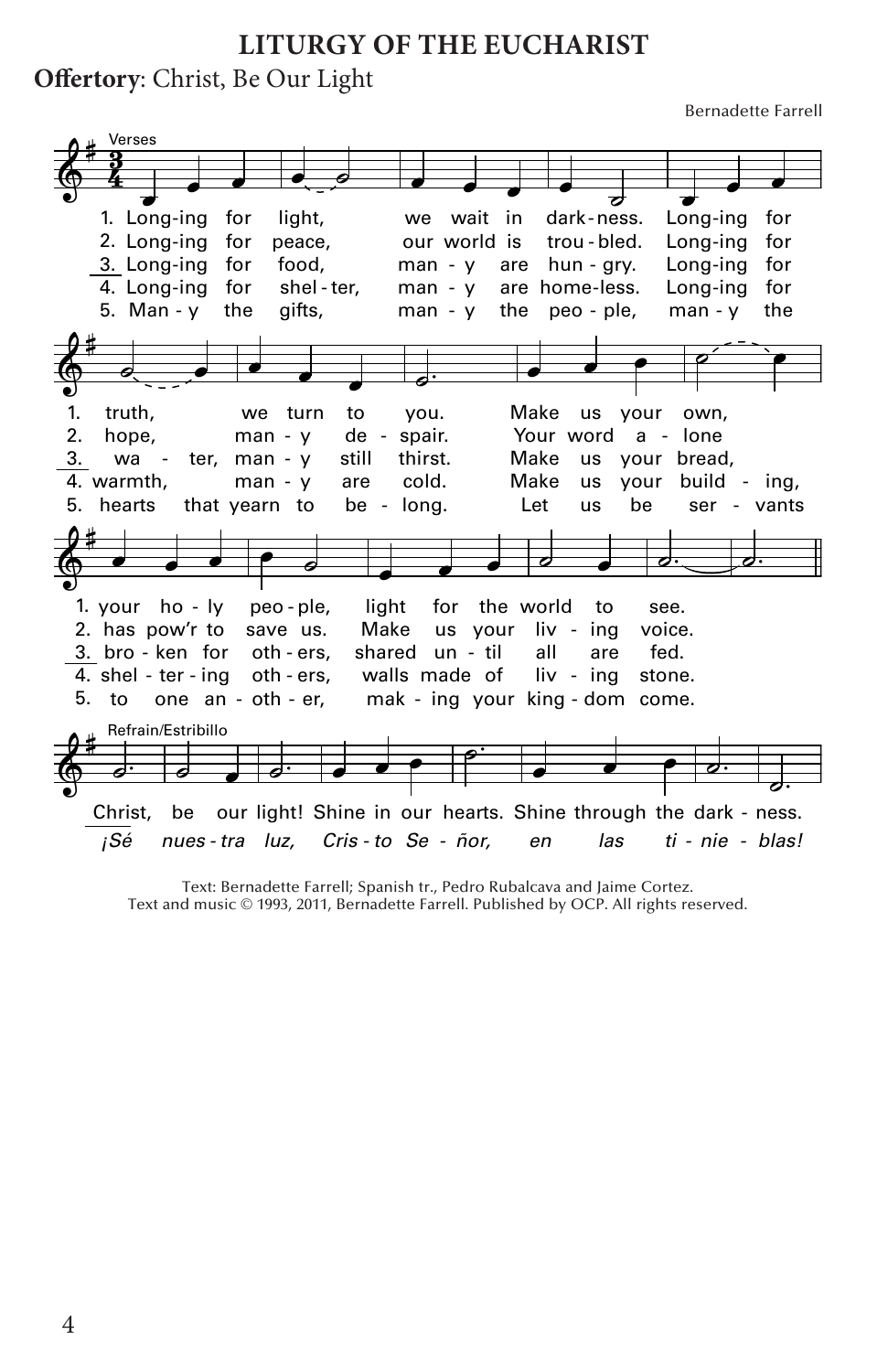

Text: ICEL, © 2010 Music: *Mass of Creation,* Marty Haugen, © 1984, 1985, 2010, GIA Publications, Inc.

## **Memorial Acclamation:**



Text: ICEL, © 2010 Music: *Mass of Creation,* Marty Haugen, © 1984, 1985, 2010, GIA Publications, Inc.

#### **Amen:** Amen



Music: *Mass of Creation,* Marty Haugen, © 1984, 1985, 2010, GIA Publications, Inc.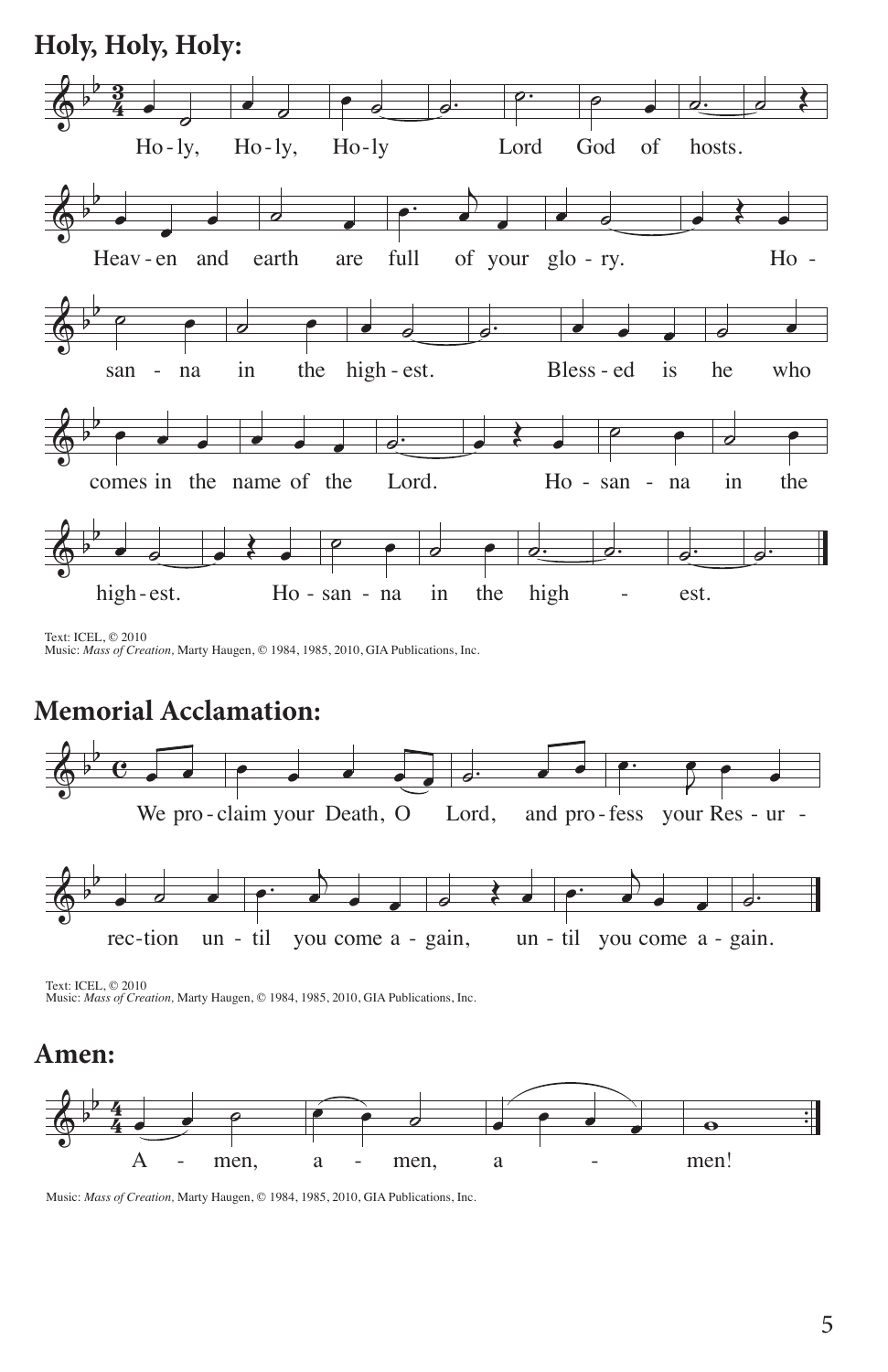## **Lamb of God:**



Music: *Mass of Creation,* Marty Haugen, © 1984, 1985, 2010, GIA Publications, Inc.

## **Communion Song 1:** Like a Shepherd **Like a Shepherd**



Text: Based on Isaiah 40:9ff; Ezekiel 34:11ff; Matthew 11:28ff. Text and music © 1976, Robert J. Dufford, SJ, and OCP. All rights reserved.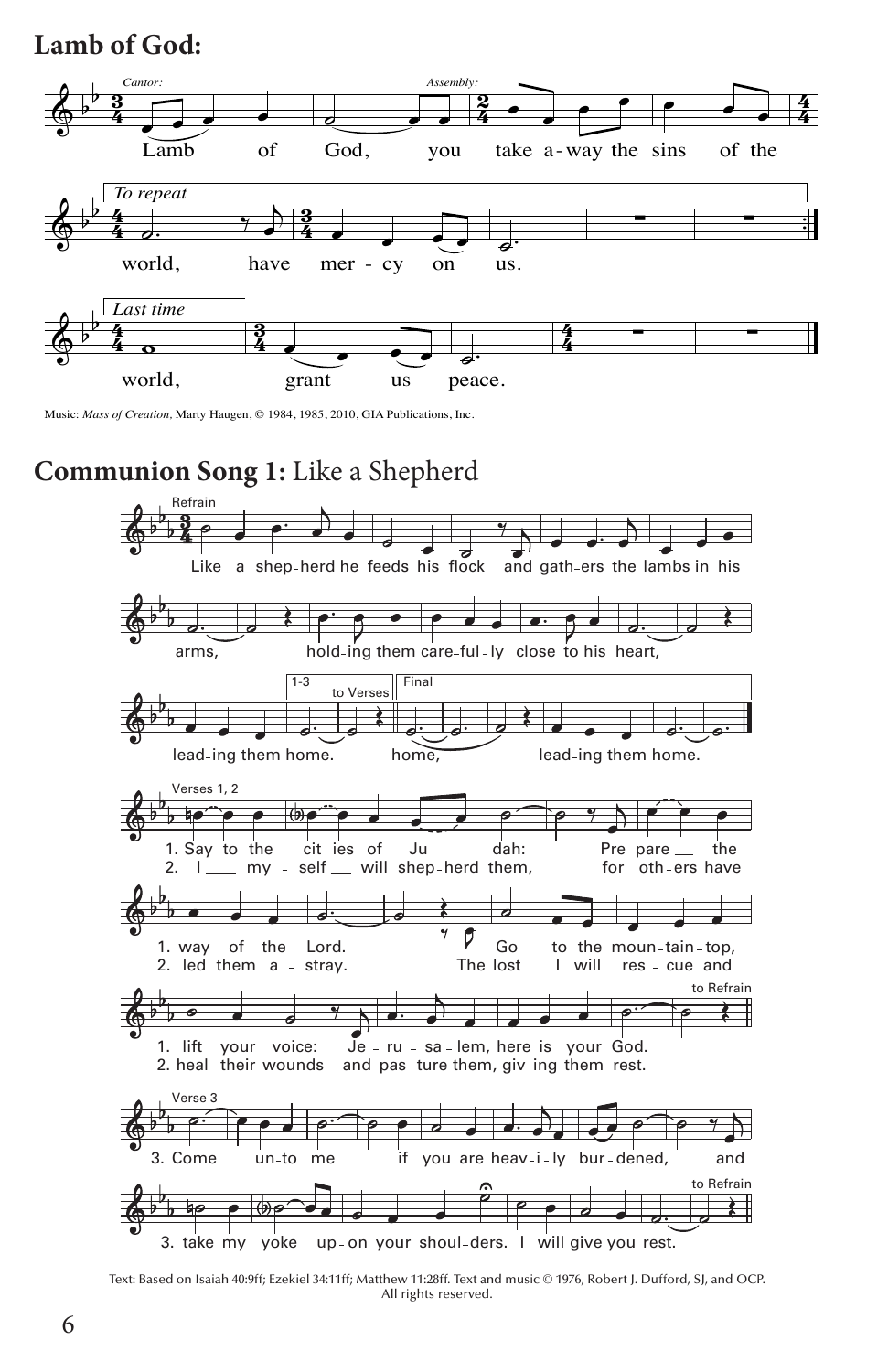## **Communion Song 2:** Roll Away the Stone

Tom Conry



© 1993, TEAM publications. Published by OCP. All rights reserved.